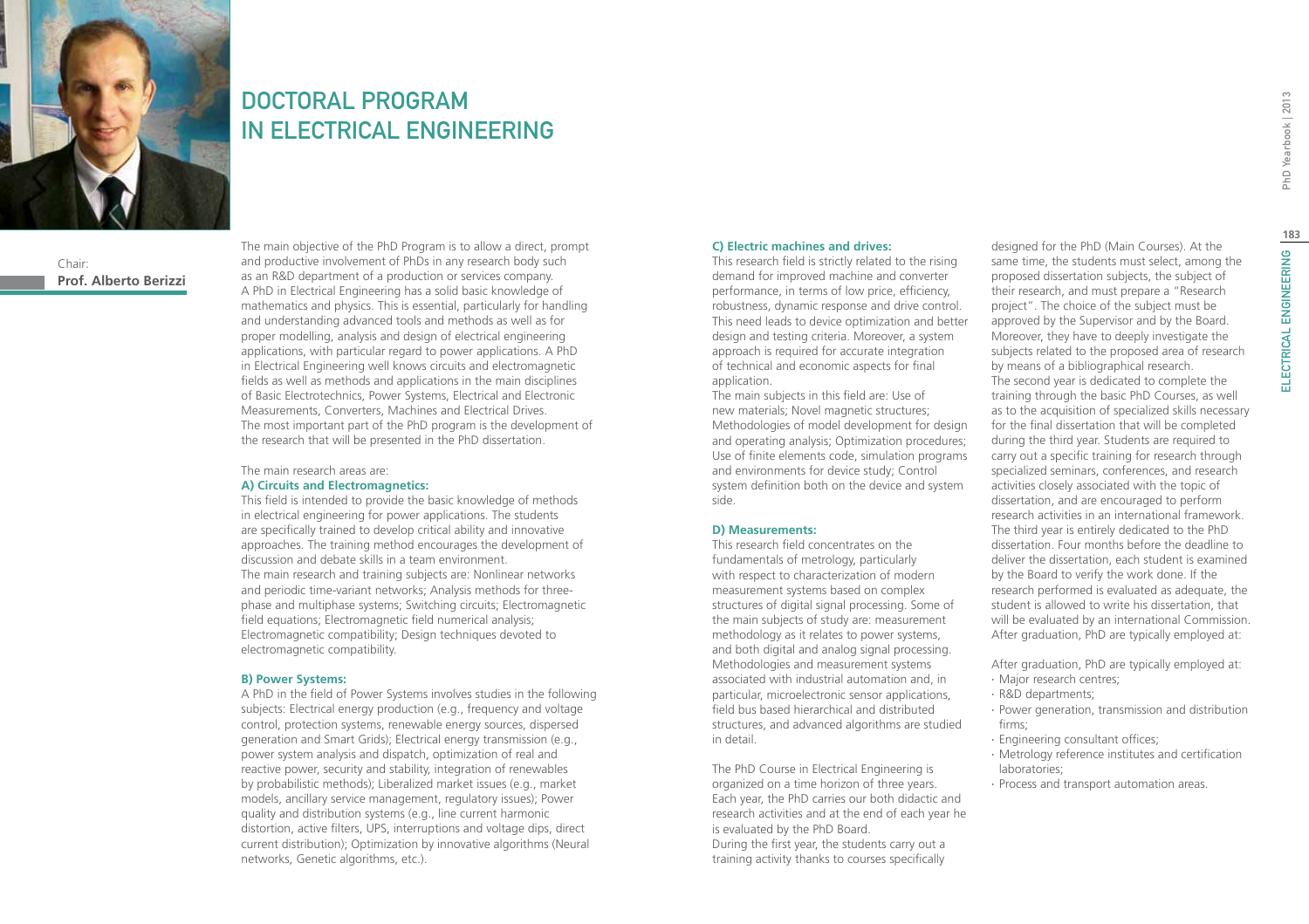# ELECTRICAL ENGINEERING | 8 ELECTRICAL ENGINEERING PhD Yearbook | 2013

The Steering Committee is made by:

## Advisory Board

Claudio Canizares (University of Waterloo, Waterloo Institute for Sustainable Energy, Canada - Associate Director)

Alessandro Clerici (ABB - Senior Advisor)

Sergio Ercoli (Eusebio Energia - Amministratore delegato)

Andrea Godio (Alstom Transport - Manager)

Andrea Mansoldo (Eir Grid - Senior Power System Analyst)

Gerardo Montanino (Gestore Sistema Elettrico - Direttore, Direzione operativa)

Antonello Monti (E.ON Energy Research Center (E.ON ERC), RWTH Aachen University - Director)

Luca Lo Schiavo (Autorità per l'energia elettrica e il gas

ACER (EU Agency for the Cooperation of Energy Regulators) - Direzione generale)

Claudio Serracane (Edison - Direttore Ricerca e sviluppo)

## Companies providing scholarships:

| <b>SCHOLARSHIP SPONSORS</b> |
|-----------------------------|
| A2A Reti Elettriche         |
| Alstom transport            |
| <b>RSE</b>                  |
| GSE                         |
| MCM Energy Lab              |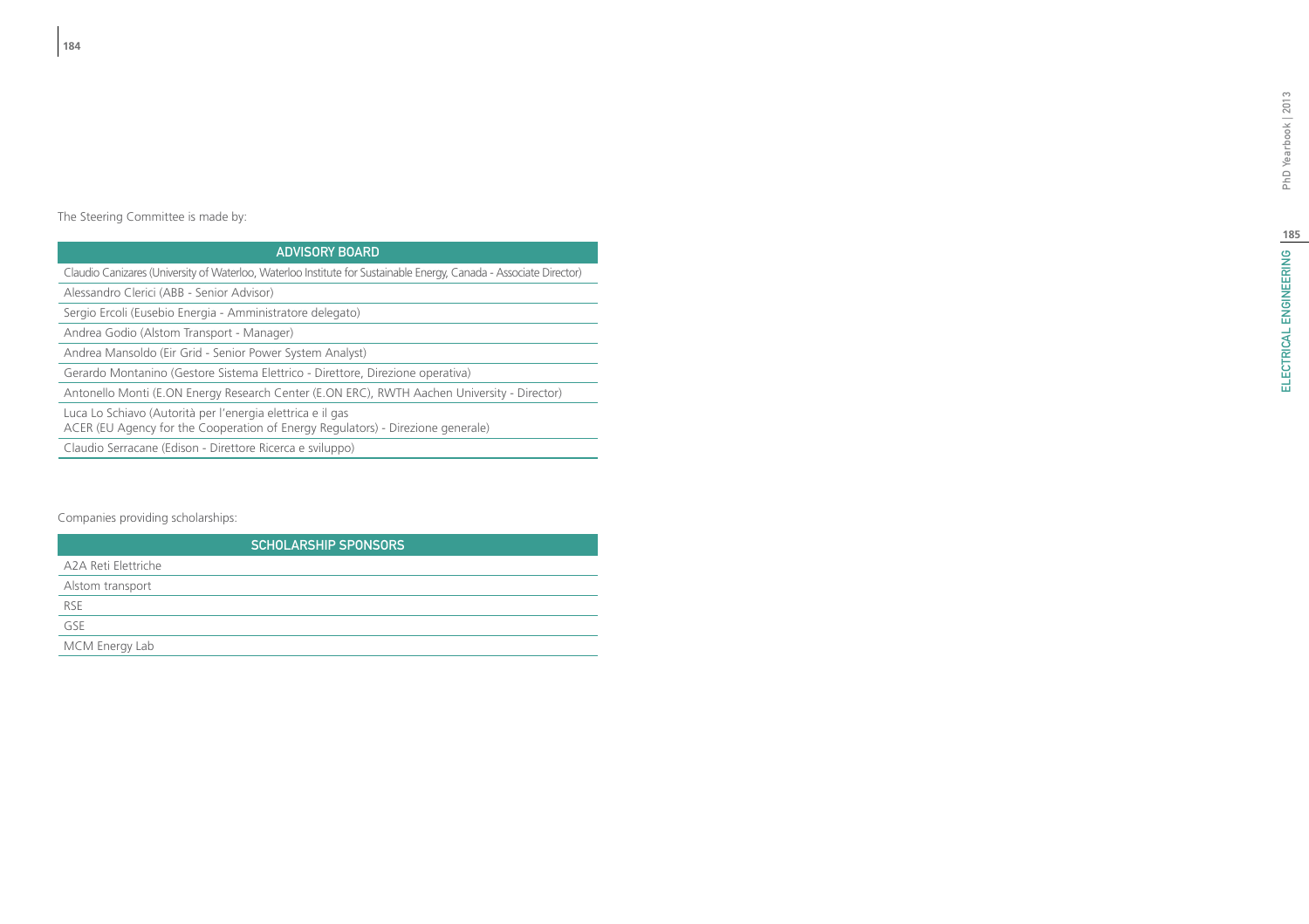# Technical and regulatory analysis of Smart Grids: a focus on network reconfiguration and energy storage

## **Davide Falabretti -** Supervisor: **Maurizio Delfanti**

Today, the fulfillment of global energy needs is becoming more and more challenging, driven by a sharp increase in prices of traditional energy sources and by the need to reduce greenhouse gas emissions. These global requirements led institutions to launch a series of economic initiatives to encourage the use of Renewable Energy Sources (RESs). However, the power plants converting RESs (such as solar radiation, wind, hydro, etc.) into electrical energy have generally a small size and are connected to the Medium Voltage (MV) and Low Voltage (LV) networks. Therefore, a great change in the power systems structure is occurring: the electricity production, traditionally performed by large power plants connected to the transmission system, is now involving increasingly distribution networks.

This new scenario, known as Dispersed Generation (DG), allows to increase the RESs exploitation, in the direction of a more sustainable future and, if properly faced, to achieve great benefits in the network operation (reduction of the energy flows along lines, losses decrease, investments deferral, etc.). However, the DG penetration has also a number of impacts on power systems. At distribution level, the issues are mainly related to the new active behavior of



#### **1. A detail of the structure of the Smart Grid project**

networks, which have been designed and operated to date as passive systems. Significant drawbacks concern also the RESs unpredictability and variability, with negative effects on the need the research focuses initially on of dispatching resources and on the power systems security and efficiency (e.g. reduction of the number of plants able to provide the primary frequency regulation).

This thesis work investigates some solutions to face with the DG impact on power systems and LV user, SAIDI and SAIFI, as stated

reliability, toward the evolution today commonly known as Smart Grid.

to improve the grid efficiency and by Resolution ARG/elt 198/11 of Among the many features provided by such novel systems, the network reconfiguration, as a useful tool to improve the performance of the distribution supply service. To this purpose, different objective functions are taken into account: continuity of service (number and cumulative duration of interruptions per MV/ the Italian Regulating Authority), energy efficiency (losses over a whole year of operation) and hosting capacity for RESs (ability of the grid to accept new DG plants). An algorithm is proposed to optimize the MV networks configuration w.r.t. these performance indices, managing both the cases of static and dynamic network configuration (i.e. grid topology fixed or changing over time). The effectiveness of the approach is assessed on the model of a real MV distribution grid located in central Italy (A.S.SE.M. SpA). A.S.SE.M. network is also involved in the Smart Grid pilot project incentivized by the Authority according to Resolution The projects ranking is based ARG/elt 39/10. The project includes the DSO's devices installed in primary substation and over the grid, five MV users and one LV user (Figure 1). The project management is in charge to the Politecnico di Milano – Department of Energy. The following innovative features are provided: increase of the reliability of active users loss of mains protections by transfer trip (to prevent unintentional island operation and nuisance tripping); logic selectivity among the protections; voltage control by DG; DG monitoring and control to improve RES dispatchability. As further element of the Smart Grid architecture, Energy Storage Systems (ESSs) are studied. According to Resolution ARG/elt 199/11, Italian TSO (and DSOs) are allowed to install electrochemical ESSs (batteries) on their grids, on condition that these devices are included in experimental projects approved by the Authority. Some technical analyses have been performed as a base for a regulatory

procedure put in force to incentivize the experimentation of ESSs in the Italian power system.

To this purpose, the thesis explains the rules and criteria, defined in collaboration with the commission of experts having in charge the selection process (composed by members of the Politecnico di Milano, Department of Energy, and RSE), to select the requests of incentive for the ESSs demonstration projects. On the transmission level, the selection process started with Resolution 288/12/R/eel (while on the distribution level a consultation process will follow). on a performance index ("IM") assessed according to a semiquantitative analysis. Among the many benefits which can be fulfilled through the ESSs on the transmission system, the key role is attributed to the solution of congestions on critical segments of the network made possible by ESSs. In this way, by shifting over time the wind energy which would exceed network capacity, ESSs prove to be useful to allow a better integration of RESs in the electric system. The ratio between the energy savings and the cost of investment defines the quantity "RBC", used as a base for the ranking. To gain access to the selection procedure, each project proposal must refer to a well-defined portion of the transmission system affected by congestions. The grid must be equipped with control systems devoted to assess the network transit limits as a function of external conditions (dynamic thermal rating), thus maximizing the exploitation

of the network ampacity. As mandatory features, the project has to provide, during all the operational conditions, primary frequency regulation within a bandwidth of ±5% of the ESS rated power for at least 15 minutes and to perform the reactive power flows regulation by the static converters equipping ESSs, with the purpose to adjust the voltage profile on the network. The judgment of the commission of experts is also about the compliance of the proposals with further technical and optional features ("Qtec"; "Qopz"), such as the splitting of the overall storage capacity on more devices, different ESSs technologies adopted in the same project, advanced primary frequency regulation performances, RESs forecasting with collection of weather data.

ELECTRICAL ENGINEERING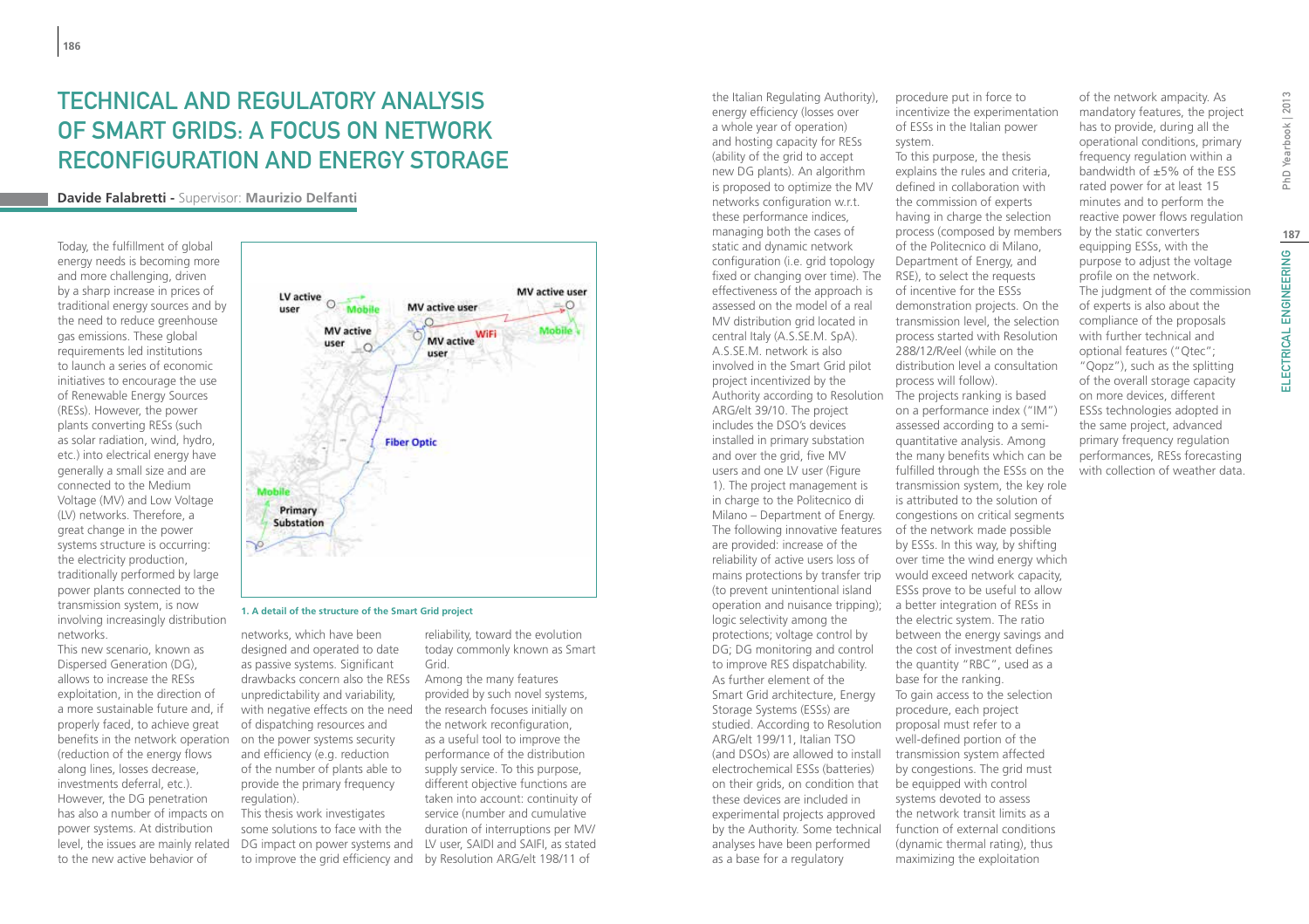## DEVELOPMENT OF MEASUREMENT METHODS for impulse currents in electromagnetic **LAUNCHERS**

#### **Roberto Ferrero -** Supervisor: **Roberto Ottoboni**

An electromagnetic launcher is a device in which a conversion from electrical energy to kinetic energy occurs, with the aim of accelerating a projectile. This energy conversion is carried out by means of the Lorentz force arising from the interaction between a magnetic field and a current flowing in a conductive armature of the projectile. Electromagnetic launchers find several applications, both military and civilian, and they are particularly attractive because of their theoretical possibility to reach very high launch velocities. A possible electromagnetic launcher structure is the so-called rail launcher (or railgun), which is composed of a couple of parallel rails connected to a power source (e.g. a capacitor bank) at the breech end; the circuit is closed by an armature placed between the rails and electrically connected to them through a sliding contact. Focusing on the case of solid armatures, the launcher efficiency and lifetime depend, among other factors, on the current distribution within the armature and at the rail-armature interface. An evaluation of this current distribution is in general too complex to be theoretically achieved (either analytically or via numerical simulation), because of the many involved phenomena with multiphysics aspects; for this reason the development of accurate measurement techniques is particularly important to better understand the physical processes defining the armature behavior

This thesis reapproaches the problem of measuring the current distribution in multi-brush solid armatures, i.e. in armatures composed of several brushes connected in parallel between

and consequently to improve the

launcher design.

the rails, in different positions along the launch direction. In this case the current distribution within the armature is described in a first approximation by the knowledge of the current flowing in each brush. To measure these brush currents, a new method is developed, based on the use of external pick-up loops magnetically uncertainties of all the measured coupled to the launcher circuit, with suitable geometry and properly positioned on one side of the launcher; in more details, the loops are rectangular, their sides are much longer than the brush length and they are placed in perpendicular planes with respect to the launch direction. The main characteristic of this method is its conceptual simplicity (concerning both its physical basis and the circuit geometry) that allows to formulate a simple but accurate analytical model of the mutual inductances between the loops and the launcher circuit, necessary to reconstruct the current distribution from the measured fluxes linked to the loops. The analytical model is derived using the partial inductance approach, which is particularly useful for circuits whose active sides are straight wires.

Having an analytical model at disposal, a parametric analysis of the proposed method is carried out, providing useful general results independent of the particular experimental setup. In more details, the method sensitivity and the model uncertainty are analytically evaluated, as well as the propagation of this uncertainty to the uncertainty of the current distribution reconstructed according to the model. This represents an intrinsic uncertainty contribution of the method itself, independent of the measurement physical quantities. The evaluation of this uncertainty allows in turn to identify in which conditions the method is more suitable to be applied and, on the other hand, in which conditions it is not able to provide meaningful results because of a lack of sensitivity. Furthermore, the proposed method is compared on a theoretical basis to methods based on local magnetic field measurements; for this analysis, local field measurements are represented by small directional sensors, such as Hall or B-dot probes. The comparison reveals that the sensor position uncertainty becomes critical for local measurements when the sensors are very close to the currents to be measured, whereas this uncertainty is much less critical for integral flux measurements; in this case the advantage of big pick-up loops is maximally

exploited. Another important advantage of the big loop size is represented by the lower induced voltages on the measurement circuits that connect the sensor to the signal acquisition system. Indeed, these induced voltages represent a critical issue for small sensors placed close to the launcher circuit, where the timevarying magnetic field is much higher.

The validity of the formulated analytical model for the mutual inductance calculation and the above hypotheses about the negligible effects of undesired induced voltages on the measurement circuit are verified by an experimental analysis carried of electrical circuits passing out on a homemade launcher prototype, appositely built at the University of Pisa. The launcher is fed by a 765 μF capacitor bank with 38 kJ maximum energy, which can produce current pulses with peaks over 100 kA, reached in about 100 μs. As a case study, an armature with two brushes is employed and the pick-up loops used to reconstruct the brush currents are up to 16, covering the one brush) and this encourages maximum expected acceleration path of the projectile. The total launcher current is measured by a homemade Rogowski coil, to provide additional information that can decrease the uncertainty of the brush current reconstruction provided by the pick-up loops. The mutual inductance model and its uncertainty are verified in static conditions (i.e. with no armature movement), obtaining

a very good agreement between model and experimental data. Then, first measurements of the current distribution between the two brushes are performed again in static conditions, in order to be able to validate the results by independent measurements provided by small Rogowski coils placed around each brush. For what concerns measurements during launch, an additional issue that needs to be addressed is the measurement of the armature position during launch, which is needed for the mutual inductance model. At this stage of the work, this measurement is based on the mechanical interruption through the barrel. Preliminary results of current distribution measurements are presented, but unsolved technical difficulties prevent from achieving high launch velocities, thus the path covered by the projectile is much shorter than what expected. Nevertheless, the measurement method is successfully validated in a benchmark condition (using only further investigations. Finally, a coaxial shunt with a double-cage structure is designed for the total launcher current measurement, as an alternative method to the use of the Rogowski coil. A fully analytical model of the shunt resistance and inductance is formulated, leading to a parametric description of the shunt response. The results obtained from this study

PhD Yearbook | 2013

reveal that also in this case the analytical model formulation leads to significant advantages; in particular, it allows to formulate an analytical optimization problem to identify the best design solution. The validity of the model and its robustness with respect to uncertainties in the shunt geometry are verified on a homemade shunt prototype, obtaining a very good agreement between model and experimental data. The other important result arising from this analysis is that the simple shunt geometry and the analytical model allow also to study possible configurations of the measurement circuit to partially compensate the shunt inductance and extend its frequency bandwidth; moreover, the remaining inductive response can be compensated by suitable post-processing algorithms. With this approach, the shunt prototype can be successfully employed to measure the total current of the launcher employed in this work. The measurement results are validated by independent measurements obtained by the Rogowski coil.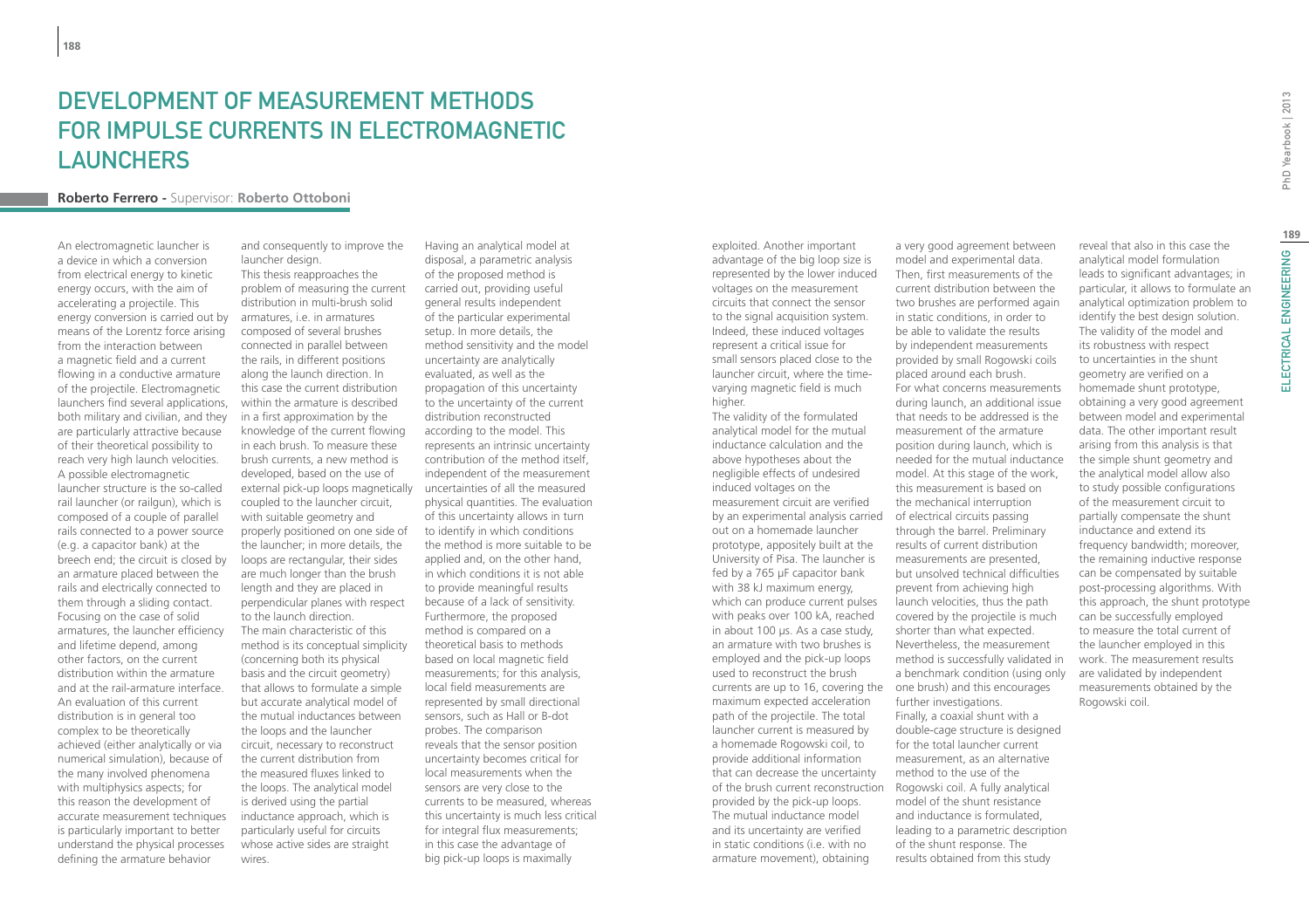## Droop control for interface inverters of hybrid power plants connected to isolated **MINIGRIDS**

## **Luisa Frosio -** Supervisor: **Roberto Perini**

The present work concerns the development of control tools for the integration of renewable energy sources (RES) in small autonomous electrical systems (minigrids). The consolidation of the RES based minigrids is required to allow an increase of the RES penetration in the developed distribution networks, and to promote the use of renewable and local resources for the electrification of remote islanded areas.

The most critical aspects of RES generators are: the use of static converters for the connection to the minigrid, that may require the development of specific control technique to allow the minigrid regulation and stability, and the RES variable availability, that is compensated through the introduction of storage systems, both as independent units directly connected to the minigrid or as part of integrated generation and storage units (Hybrid Power Plants, HPPs). In this thesis we investigate two main problems, related to the most critical features of the RES generators.

- ∙ the control issues concerning the parallel operation of static converters, to form an autonomous minigrid controlled even without the installation of a communication system;
- ∙ the optimization of the minigrid energy storage

systems management, to improve their efficiency and their expected lifetime. Our research is focused on the development of a droop controller, specifically designed for the interface inverters of hybrid power plants in DC bus configuration, to obtain a complete control of the minigrid with no need of a communication system between the generation units. We propose a simple and effective droop control layout, composed of an external droop regulator, and an internal PD voltage regulator. We introduce a number of compensation terms to decouple the d and q axes regulators and to cancel the effect of terms seen as disturbances on the system. The sizing of the control components been assessed yet. We study a is performed considering the dynamic requirements of the inverter voltage control, and of the power flow control on the minigrid. We develop a dynamic model

of a study case minigrid and we implement it in Matlab code, to perform a stability analysis, based on the evaluation of the eigenvalues and of their participation factors in a calculated equilibrium point. We observe that the system components that most affect the minigrid stability are the droop control regulators and we individuate the stability domain

for the active and reactive droop coefficients of the inverters connected to the minigrid. We verify the effect of the inverter output impedance on the active and reactive power sharing between the droop controlled inverters: if the inverter output impedances are not purely inductive there is a coupling between the active and the reactive power regulations. To solve this problem adopt the solution proposed in the technical literature as the " virtual impedance" feedback function. The benefits of this solution are well documented in the technical literature, but still, a sizing procedure for the virtual impedance parameters, fully comprehensive of all the system requirements, has not sizing procedure for the virtual impedance parameters, based on the iterative numerical solution of the minigrid dynamic model. This sizing procedure takes into account the system stability, the inverter output voltage limits and the decoupling of the power regulations, measured through the evaluation of the active and reactive power sensitivities with respect to the control variables. Through the minigrid dynamic model we verify that the, so designed, virtual impedances allow to obtain an almost complete decoupling between

the active and reactive power regulations in the study case minigrid.

improve their efficiency and their the indirect power exchange In the second part of our work we study the optimization of the minigrid energy storage systems management, to expected lifetime, in particular referring to the battery storage systems integrated in HPPs connected to the minigrid. We identify a crucial quantity for the reduction of the battery operating losses: the indirect power exchange between the storage systems, that is the total power globally flowing through the minigrid storage systems and not required to maintain the instantaneous power balance between the generations and the load. This unnecessary power flow is exchanged between the batteries and it increases the operating losses and the thermal operational stress on the batteries, thus reducing their efficiency and their expected lifetime. We define a control technique that allows to reduce the operating losses and the stress on the battery storage systems, through the minimization of the indirect power exchange. The proposed control technique acts on the active droop coefficients of each hybrid power plant interface inverter and is based on the measurements of local quantities, with no communication between the generation units. This optimizing regulator is a variable step incremental regulator, and it has a very low dynamic, thus it does not interfere with the internal droop control loop and it does not affect the system stability. To evaluate the benefits of the

proposed optimizing regulation we develop a simplified energetic model for a study case minigrid and we implement it on Matlab code. We verify that the proposed regulation tends to bring punctually to zero between the storage systems of the hybrid power plants. The total amount of energy exchanged indirectly between the battery storages of the two hybrid power plants of the study case minigrid is reduced significantly (of about 70%), in a reference time period of a day. The proposed optimizing regulation causes variations in the active droop curves of the power plants, with respect to the initial design values, and this could prevent all the inverters from reaching the maximum load condition together (for the same minigrid frequency). In high load demand conditions, the optimizing regulation could cause the disconnection of some interface inverters for the trip of their overload protections. We define a "power limitation" mode, introduced in the droop controllers configuration, that allows all the inverters to reach their maximum loading condition, and avoids the consequential trip of their overload protections. This power limitation control does not affect the operation of the droop control, of the virtual impedance feedback function and of the droop coefficients regulation to reduce the battery losses. Finally, we perform some experimental tests on a low voltage and low power islanded minigrid, composed of two parallel inverters, equipped with the proposed droop controller.

We verify the correspondence between the experimental and the analytical results concerning the stability domain of the active and reactive droop coefficients and the active and reactive power sharing between paralleled inverters, with and without the virtual impedance feedback function. We verify the correct operation of the minigrid under some particular conditions: the parallel connection of an inverter to the minigrid, a load step, and the operation of one inverter in power limitation mode. The results of the experimental tests show a good correspondence between the analytical and the experimental results and demonstrate that the proposed droop control system for parallel inverter satisfies the expected performances. On the whole, the proposed droop controller takes into account not only the issues regarding the interface between the generation units and the minigrid, that is the voltage and frequency regulation and the power sharing on the minigrid, but also the issues regarding the management of the internal power flow of the HPP, that is the optimization of the battery storage systems management.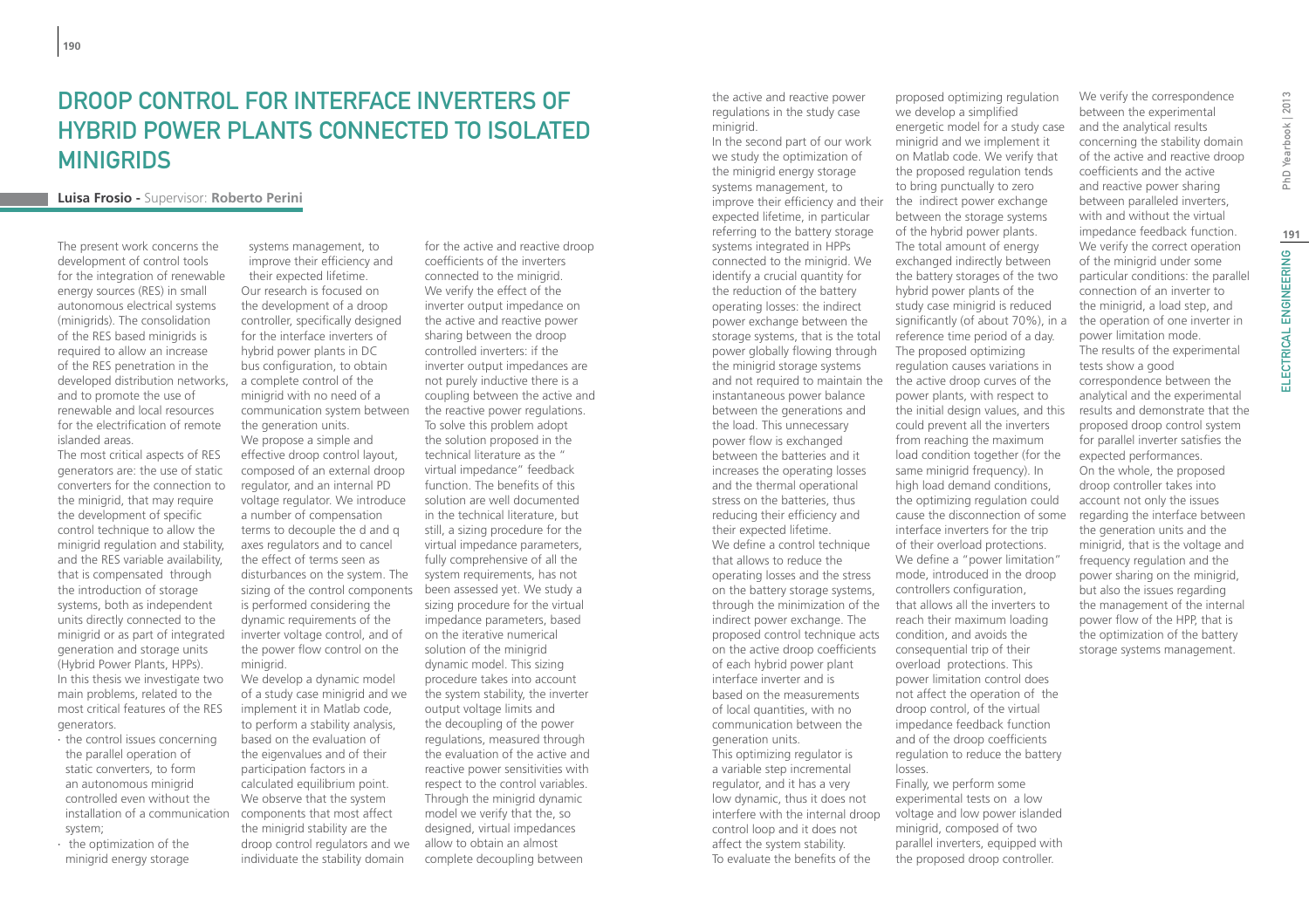## EQUILIBRIUM MODELS FOR ELECTRICITY MARKET

## **Majid Gholami -** Supervisor: **Cristian Bovo**

The topic of this research is twofold; first, Generation Expansion Planning (GEP) models in a realistic framework and second, the islanding condition in presence of Renewable Energy Sources (RES).

The traditional structure of electric utility, which was vertically integrated in the past, has been deregulated in recent years. In particular, the competitive market paradigm is now adopted in many countries around the world. For instance during the last decade, competitions have been emerged in the European power industry according to the EU-electricity guidelines. Social welfare maximization in a perfect market and also the efficiency of the market were the main objectives of EU electricity market liberalization fulfilled by creating the EU internal electricity market. In presence of perfect competition, suppliers' pricing and operating decisions do not have significant effects on the market price. However, oligopoly is governing most of European electricity markets than perfect market competition where the profits of electric firms can be increased via strategic bidding, or through exercising market power in other words.In this context,the system regulator has to identify how electric firms could drive up the prices and accordingly erode the consumer's

benefit of liberalization.On account of, economists have proposed models to represent the electricity market behaviour. Additionally, the introduction of the carbon market,the green certificate market and the strong investments in renewable energy sources are the most recent developments in the European electricity industry. As the direct consequence of interactions of electricity markets, emission trading market, green certificate market and fuel markets, participants in EU electricity markets are confronting new challenges since model. In fact, the generation the electricity industry is one of the major agents of these latest developments which necessitate the deployment of new models and adequate tools to cover these new challenges. In this context, developing electricity market models able to simulate the complex interaction of the electricity markets and above mentioned markets becomes an even more prominent challenge. In addition, the EU ETS came into effect in 2005 having significant impacts on electricity industry in Europe that covers several sectors such as power generation as the largest. The carbon "emission allowance" introduces a price on the use of renewable sources. CO2 emissions and consequently change the variable cost of fossilfuelled power plants in the short run which not only affects the future investment decisions in

the industry, but also changes the competitive price in the market. In the literature are discussed and proposed several Generation Expansion Planning (GEP) models in oligopolistic markets but generally they do not take into account environmental considerations such as CO2 prices. In addition, transmission constraints can affect the GEP considerably, due to the zonal (or nodal) market price structure. Therefore, it also has considerable importance to include the transmission network representation in the GEP expansion may add to or relieve transmission lines congestions and consequently affect the zonal prices. In this thesis, a new oligopolistic GEP model for analyzing generation investment decisions under different CO2 reduction targets while considering the transmission system constraints is proposed. Furthermore, the Italian decree has been approved to set forth the terms for the financial incentive system for renewable energy sources.The key intent behind the RES financial incentives is to construct a stable legal environment to encourage On account of, in our study the GEP model is improved to incorporate renewables power plants expansion to analyze the effect of different incentive plans

for RES capacity development. Likewise, in the electricity market there are some power plants that have been installed many years ago but their investment costs have not been recouped yet. Recovering the investment cost of these power plants in the long run which, not only affects the generation mix, but also can change the future investment decisions. In this context, the GEP model has been developed to investigate the influence of already installed power plants in the generation mix. Besides,the ability of the proposed procedures is demonstrated with reference to the Italian electricity market (taking into account the zonal structure) and EU ETS system. The numerical results show the possibility to apply the models to real system. Regarding the activity for islanding in subtransmission grid,since modern power systems show an ever increasing amount of Renewable Energy Sources (RES) generation, especially wind and solar generation, that are characterized by intermittent and high variability in time and therefore many issues in what regards their integration into power systems result. Given the increasing size of such power plants, they are typically connected to the transmission and subtransmission grids. This

situation leads to many problems

that make the integration of such sources challenging, both on long-term and short-term. However, the availability of a significant amount of RES generation, in particular at the subtransmission level, can be seen as an opportunity to exploit new control resources, adopting for such networks the same approach used for the so-called microgrids at lower voltage levels: i.e., the possibility to exploit the generation plants to allow the islanded operation of the whole subtransmission grids or of a part of it.Therefore, an algorithm has been developed to check the possibility of islanding condition by means of renewable generation in a case that the certain region of subtransmission system is disconnected from the main system.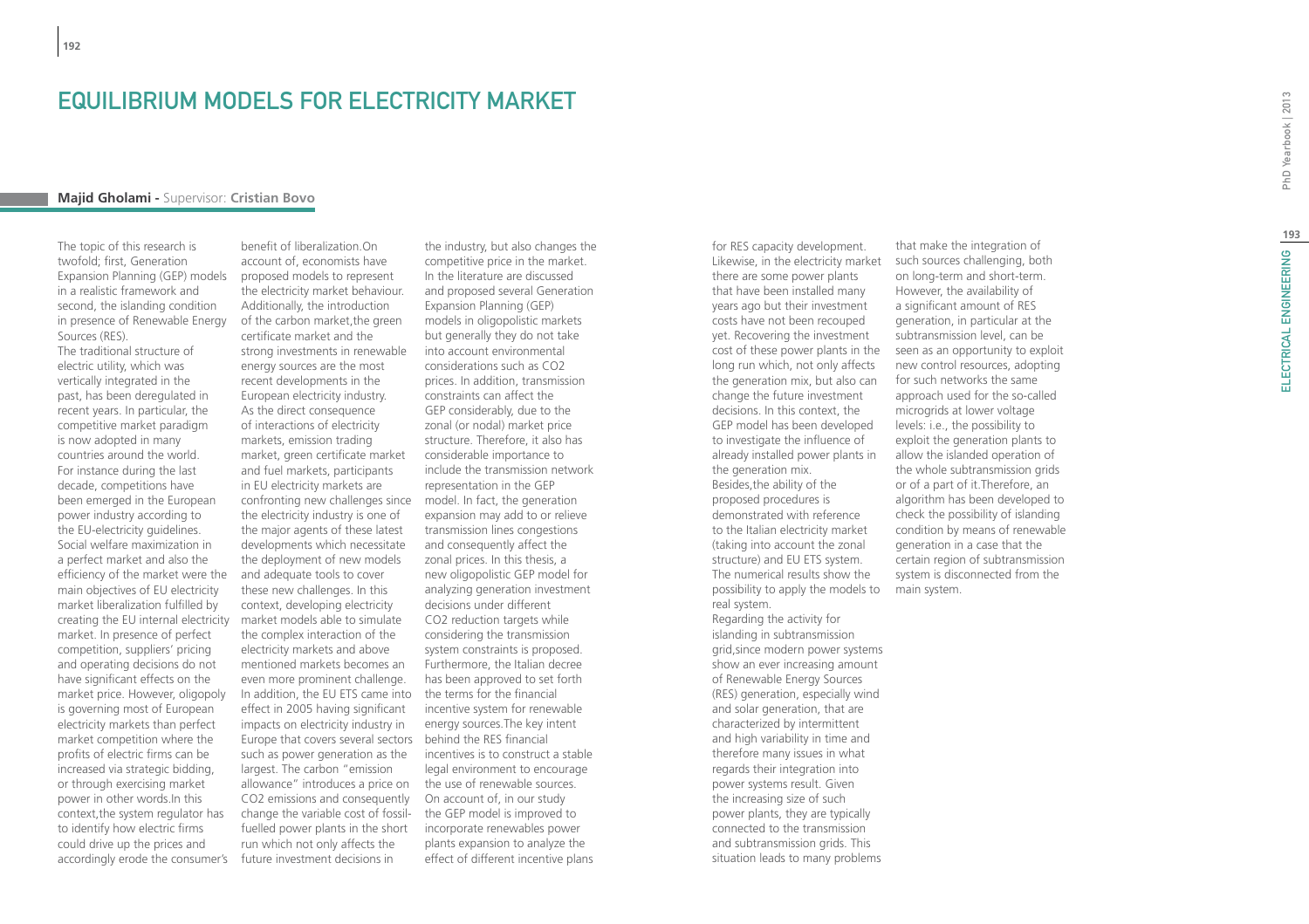# AN INSULATION CAUSE OF FAILURE IN ELECTRICAL Machines and Diagnostic Tools for a Railway Application

## **Matteo Maria Maglio -** Supervisor: **Francesco Castelli Dezza**

This doctoral dissertation is based on the work the author performed during the three years course spent in the XXV Doctoral programme in Electrical Engineering at Politecnico di Milano, Italy. The research was supported by the "Dipartimento di Elettrotecnica" (Electrical Engineering Department), the "Dipartimento di Meccanica" (Mechanical Engineering Department), the "Dipartimento di Energia" (Energy Department), ITALCERTIFER, the certification authority for the Italian railway system and MCM Energy Lab, a spin-off of Politecnico di Milano University.

The title of the research is "An insulation cause of failure in electrical machines and diagnostic tools for a railway application". Basing on this topic the author focused on two different aspects. The first is related to the electrical machine's diagnostic and the second is related to the development of diagnostic tools for monitoring a real important part of the train: the train axle. The electrical machine diagnostic is a very wide topic and in the past years a lot of aspects have been faced. Very powerful tools have been produced to better analyze the machines and to deeply understand the fault causes. Nowadays state observers, precise sensors and

estimation algorithms have been integrated resulting in more efficient and reliable tools for the the motor terminals as high as electrical machine's diagnostic. In the first chapter one of the fault causes in an electrical machine is analyzed. The analysis of the state of the art of the insulation systems for the electrical machines leads to the study of the electrical stress that the insulation stands when the voltage excitation is made of repetitive voltage steps with very steep fronts.

The state of the art of the acceptance and qualification tests is described together with the reference standards for designing an insulation system when the electrical machine is powered by repetitive voltage pulses that come from an electronic converter, as a PWM (Pulse Width Modulation) inverter validated through comparison or a controlled rectifier. The main importance is given to the tests and qualifying process for an insulation system of an electrical machine fed by a power reinforcement of the insulation electronic converter. An inside look is given to the construction techniques and to the present regulations for designing and testing the insulation system. The second chapter deals with the analysis of the overvoltage at the motor terminals when the voltage wave is made of repetitive square pulses due to the inverter feeding. The combination of very fast

switching voltage plus long cable can lead to overvoltage at two times the DC-Bus voltage level. This phenomenon leads to high insulation stress in the first turns of the winding and proper countermeasures must be taken. A new induction motor model is derived, which can simulate the low-to-high frequency effects like the motor terminals over-voltages and the voltage oscillations. The extension of the classic induction motor model with the high frequency modeling components is based on the motor frequency response. With the help of high frequency measurements made by the author on a 1.1kW induction motor, an accurate simulation with Matlab Simulink® is made. The simulation results are with measured values in a wide frequency range and brings the simulation response to more realistic results. The in the first coil brings some disadvantages that are shown in the third chapter where also an analytical simplified machine's coil model is derived to investigate the voltage propagation along the coil. The model can be useful to investigate the effect of the turn-to-turn and turn-to-ground capacitances on the voltage distribution and the prediction of

the over-voltage propagation. The second part of the thesis starts with chapter four and it comes from a research on the train axle diagnostic tools. The axle is a vital part of the train and its continuous monitoring can significantly improve the safety in the railway transportation system.

Strain supervision requires proper sensors and a reliable electrical power source to guarantee an effective measurement. The axle strain monitoring is an effective technique to prevent massive damage to the train. The antennas and of the train axle. measurement of the axle strain needs sensors, data acquisition units and data transmission units that lay on the rotating shaft and, most important, need to be structure around the axle. The electrically powered. Nowadays there are some commercially available devices for the strain measurement and all of them avoid slip rings and direct contact works as a PM generator which with the shaft.

The analysis of three different solutions is carried out along with some tests performed to validate the results and verify the advantages and drawbacks are effectiveness of these solutions. Each of them is associated with the analytical study of the system, where possible, or with the computation of the parameters of interest through a monitoring system. finite element analysis software. The first solution is a high frequency induction power feeding system which involves

a primary and a secondary winding in a coreless transformer. The system equations and the design parameters for the transferred power evaluation are derived considering series resonant windings for efficiency enhancement. The second solution is a radio frequency transmission system. Thanks to patch and rectifying antennas, DC power can be collected from a radio transmitter. The evaluation of the transferred power is performed thanks to a 3D simulation of the The third solution is based on the construction of a Permanent Magnets (PM) printed-winding machine mounted on a bearing rotating windings are printed on a circuit board while the magnets are fasten to the static bearing track. The machine transfers energy to the rotating windings and thus to the rotating telemetry system.

For all the solutions the main underlined. The performance results of each power feeding system show to the reader which technology can be more easily used for the next future axle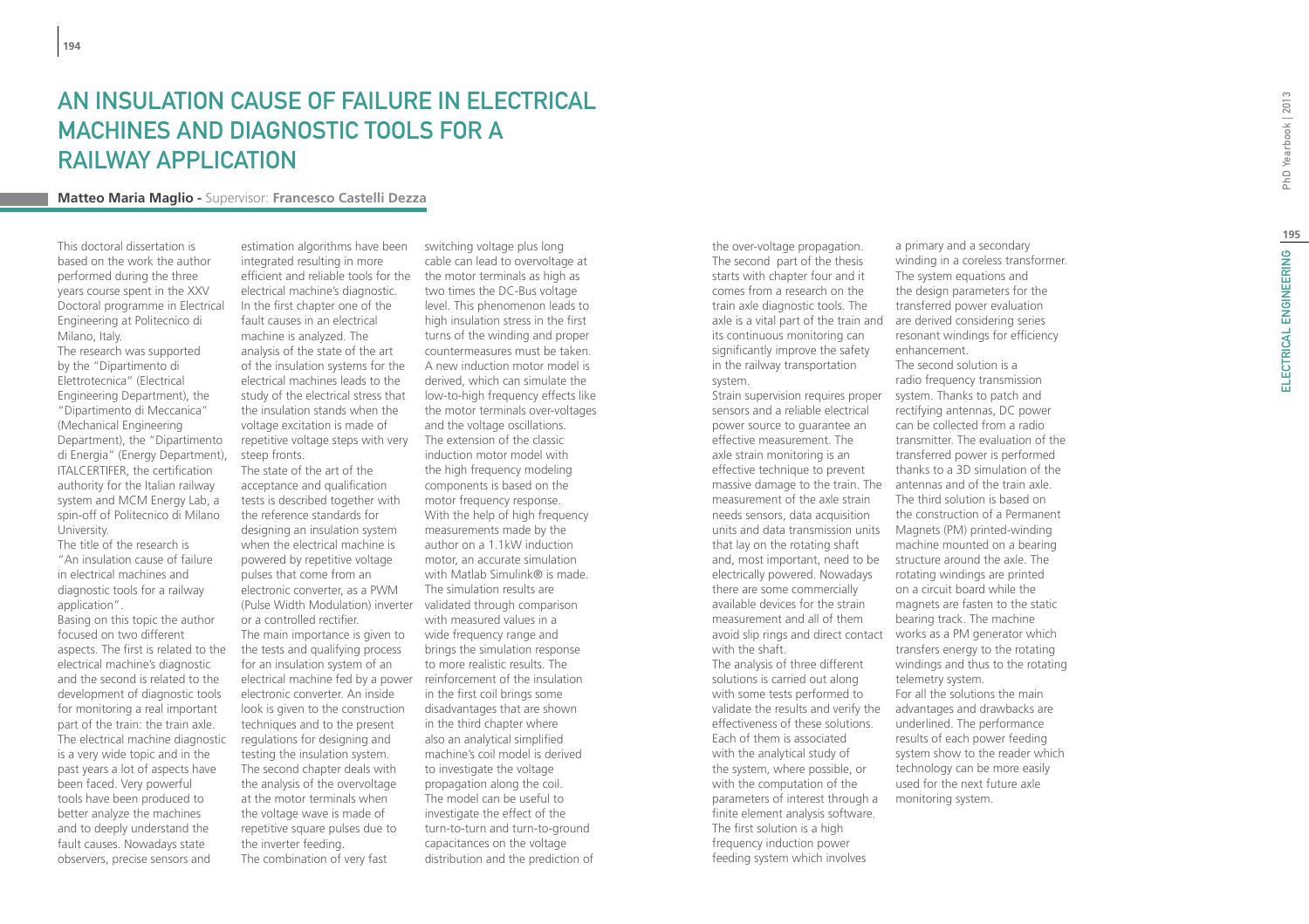## Novel distribution network management with dispersed generation

#### **Gabriele Monfredini -** Supervisor: **Marco Merlo**

The PhD thesis is focused on the analysis of the Dispersed Generation (DG) impact on the electrical system. DG may affect the system safety and quality of service in existing networks. Increasing challenges shall be properly managed to ensure the transition from a centralized power production to a novel paradigm with a significant penetration of DG. DG units represent resources dispersed along the distribution network which have to be exploited in order to improve the network operation and management. This dissertation describes possible ancillary services offered by DG and its increased role in the active network management. Actually, most of the DG units are connected to the grid through inverter, therefore inverter technology and additional functionality in the power electronic equipment are a key element for driving the DG integration.

In the PhD work, first, the reactive power modulation service has been analyzed. DG injections at distribution level may affect the voltage quality of the supply system; possible over-voltages at the DG's Point of Common Coupling (PCC) may occur (i.e. violation of EN 50160 prescriptions). The goal of the research activity is to improve power quality by adopting a novel voltage regulation

approach that involves GD units as regulation resources. The proposed approach is based on a modulation of reactive power injected/absorbed by the DG units.

The voltage control architecture proposed in the activity is based on a three level hierarchical structure: local control, coordinated control and centralized control. The first layer of the control scheme is based on simple laws which modulate reactive power according to local measures of voltage or real power injected by DG. A parametric study based on load flow simulations is carried out with the aim to verify the impact of the voltage control on realistic Medium Voltage (MV) and Low Voltage (LV) distribution implement without grid networks (based on real network data of the Italian system) in a multi-generator configuration. The results of the study highlight a short time period. the response of the LV system to the voltage control: the reactive power flow along LV feeder has a low impact on the voltage profile because of the high resistance/reactance (R/X) ratio. The local voltage control is not able to completely limit the over-voltages and it could be necessary to adopt a real power limitation strategies. The DG real power limitation, combined with the reactive power modulation, allows to eliminate the voltage violations by increasing the

Hosting Capacity (HC) of existing networks with only a small energy curtailment (a one year time window has been analysed). The effect of the reactive modulation depends on network features and it has an higher impact on the voltage profile of MV feeders (due to the lower R/X ratio). Simulation results show that on the MV system it is possible to increasing of the HC up to the structural network constraints (i.e. thermal limits of the lines), therefore, in the MV system, the voltage control obtained by modulating the reactive power is completely resolving for the slow voltage variations.

The local-corrective voltage control strategy is easy to reinforcement and does not require a communication channel, therefore it is feasible in As evolution of the local control, in the thesis work different coordinated control strategies are proposed: this coordination could be introduced as a management of the DGs local laws (mainly based on thresholds). Proper analysis are carried in both MV and LV network models. The results show that a coordination between several resources is useful to improve the voltage regulation: each DG unit can be supported by other resources during critical voltage conditions.

In particular, the proposed approach is based on a weak communication channel, i.e. a slow TLC apparatus able to exchange few bits between each DG units and the Primary Substation (PS). The results reported in thesis show that a coordinated control strategy can be also exploited to implement regulation functions useful for TSO needs. For example, the reactive capability of DG units can be managed to control the reactive power exchange between the PS and the transmission network and to enhance the overall power factor and self-production/consumption of the distribution network. Finally, the centralized control is the most advanced voltage control structure; it is based on a state estimator and on Optimum Reactive Power Flow (ORPF) procedures, consequently it requires advanced metering apparatus and an adequate communication channel. The adoption of such advanced regulation allows a further improvement of the HC and the real power losses minimization, but it requires significant investment on the grid. During the PhD research an Ad Hoc procedure has been developed in order to compare the performances of each regulation structure proposed. The second ancillary service discussed in the thesis is the real power modulation service. Actually, concerning the integration of renewable energy sources, the new issues are related to the intermittence of this generation typology. An high penetration of intermittent power plants will reduce the primary frequency reserve of the system and

the system stability itself. In order to achieve a suitable network reliability, technological solutions which involve Energy Storage System (ESS) have to be considered. In this way, renewable energy sources can be exploited to provide ancillary services to the main grid. The primary frequency control represents one of the main grid applications: in case of frequency deviations from the nominal value the power injections are modulated according to a droop function. After a presentation of the effectiveness of the DG's participation to the reestablishment of the power balance among of the network, a dynamic model of a photovoltaic system coupled with an ESS has been developed with the aim to simulate its behaviour during frequency oscillations. The results obtained by dynamic simulations depict that this application has a relevant impact on the ESS life duration: with respect to a theoretical operation in the UCTE grid, about four complete charge and discharge cycles per day are necessary. This simulation outcomes have to be taken into account for economic and technical sizing of the ESS. Finally, new issues related to the DG protection system are discussed. DG has to remain connected to the grid during faults, in order to support the system stability, and, at the same time, islanding operation of a portion of the distribution system has to be avoided. For these reasons a suitable Interface Protection System (IPS) has to be adopted in order to safely integrate DG into the present network. In the thesis, a suitable procedure has been defined in order to

evaluate the performances of various IPS schemes operating in local mode; in particular, a detailed analysis for the coordination of the voltage unlock relays of IPS based on double frequency settings (wide and narrow) is carried out by exploiting realistic network models. Dynamic short circuit events are considered in the High Voltage (HV), MV and LV network. Simulations depict that the combination of wide and narrow frequency settings introduces an improvement in the IPS local operation. A good coordination can be achieved even if, in local mode, a tradeoff between reliability in case of islanding and selection of events is necessary. The analysis points out that only a communication based operation can overcome IPS's coordination issues. The PhD thesis investigates the effectiveness of a DG participation in providing ancillary services for the system; this analysis starts off with the three main primary regulations for the security of the electrical system: primary voltage regulation, primary real power regulation, protection systems for faults in both distribution and transmission networks. It can be concluded that the active network management realized by involving DG is fundamental to favor the penetration of renewable energy sources in the grid; it is a further step for the network evolution toward Smart Grid.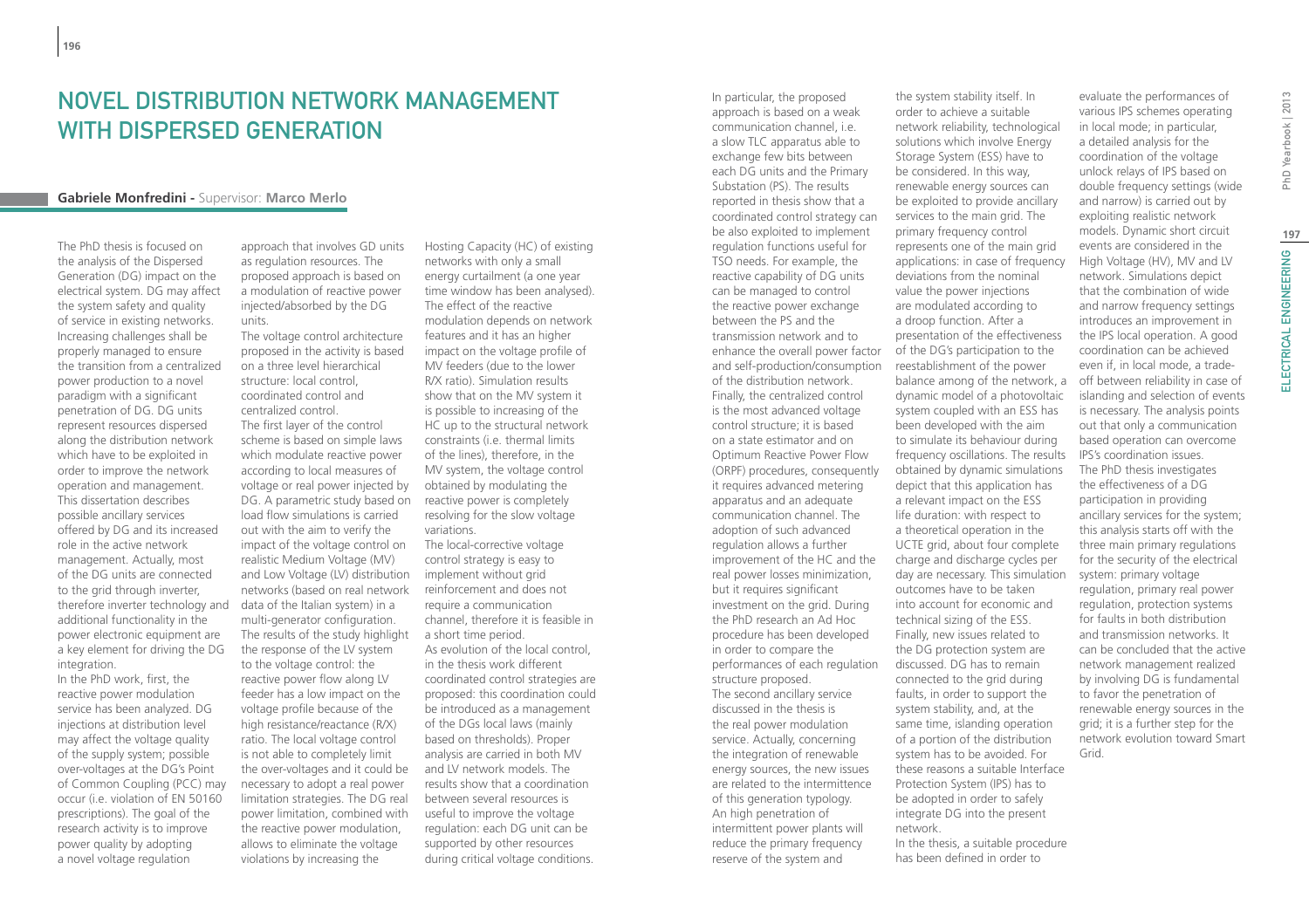## DEVICES DEVELOPMENT AND DATA MANAGEMENT for smart-sensor networks: an application for photovoltaic systems

## **Marco Rossi -** Supervisor: **Loredana Cristaldi**

Nowadays it is possible to notice a growing diffusion of distributed measurement systems; this kind of architectures is based on the installation of sensing elements in areas which can be very vast. Each sensing element (which could include one or more sensors) can be associated to an electronic control unit and equipped with a communication interface able to dialog and to share measurement results with other sensing devices of the network. This apparatus represent the key element of distributed measurement systems and it is commonly defined as "smart-sensor".

A scenario where the exploitation of a this particular architecture is particularly effective, mainly for monitoring tasks but even for the optimization of the conversion efficiency, is represented by photovoltaic plants. For this reason the main goal of the research activity has been focused on the design of a device, heart of the monitoring system, able to exploit these functions. The smart-sensor has been developed in order to include, in addition to the section devoted to the measurement of electrical and environmental quantities, a control unit which implements the monitoring algorithms and a wireless communication interface. In particular, this kind of infrastructure has been

selected for multiple reasons among which it is possible to recognize the reduced requirements in terms of hardware, the intrinsic galvanic insulation of the communication channel and the plug-and-play features. Furthermore, particular attention has been paid for the implementation of an hardware based on low-powerconsumption, in order to do not significantly impact on the efficiency of each monitored panel.

One of the innovative aspects of by the exploitation of monitoring and diagnostic algorithms but it also shows concrete control skills: in fact, by means of a built-in DC-DC converter, the developed smart-sensor has the possibility to decouple the panels from the input bus of the central inverter. In this manner, thanks to the proposed architecture, losses due to the mismatching of the photovoltaic modules are avoided. Furthermore, in addition to a simplified management and control of the plant, the distributed smart-sensors allow the installation of panels with different working profiles. Nevertheless, the introduction of a power converter determines additional losses which have to been carefully evaluated in order to do not discriminate the global efficiency of the plant. For this reason, the non-idealities

of the employed converter and of its components have been deeply analyzed, and a new model of this device, which takes into account the losses and their effect on the electrical quantities, has been developed. Experimental results show that this model represents an accurate instrument for the simulation and the optimal design of the power converter.

this device is not only represented definition of a mathematical tool In order to increase the performance of the diagnostic and control systems, the research activity has been focused on the which has the ability to simulate, in an easy but still accurate way, the electric behavior of a photovoltaic panel (or combinations of them). Thanks to a deep literature investigation, the so called "single diode model" has been selected as an optimal candidate for these applications. This model, despite its simplicity, requires complex and not immediate characterization procedures. For this reason, a consistent part of the work has been focused on the simplification of the tuning algorithms, until an innovative formulation of the model has been proposed. Despite it guarantees the same accuracy of the classical one, the characterization procedure results much easier. This tool, although a preliminary parameterization can be

performed starting from the data provided by the manufacturers of the photovoltaic panels, can be tuned by means of simple experimental tests which can be performed in-field, without necessarily interrupt the power production.

This innovative model has been particularly useful for the definition of methods for the monitoring and control of the plant. In addition to the simplicity, the model can be inverted: in fact, despite is has been designed for the estimation of the electric behavior of a photovoltaic panel, this tool can be used even for the inverse procedure, or rather for the estimation of the solar radiation and temperature starting from quantities.

This latter feature has been particularly useful for the development of applications which allow an optimization of the power production. It is well-known that the productivity of a photovoltaic plant does not only depend on the efficiency of the solar cells and of the power converters, but also on the performance of the maximum power point tracker (MPPT). In fact, photovoltaic modules have a single point on the electric characteristic curve in which the efficiency is the highest, and the tracking of its time evolution, has to be guaranteed. Different algorithms have been developed in the past and some of them are largely employed for their user-friendly skills. However they can show some stability and efficiency problems, especially for highly variable weather conditions. In these scenarios, the the communication system best performances are obtained by means of tracking techniques

the measurement of the electrical respect to the one of classical which are able to rapidly predict the electric behavior of the controlled photovoltaic panels. These algorithms are commonly called "Model-based MPPT" and, in addition to demonstrate a good accuracy, they are known for the intrinsic stability and fast response. These techniques are not commonly employed because of the necessity of a photovoltaic model (as stated before, classical models are not easily tunable) and of an expensive solar radiation sensor (which is required for the estimation of the maximum power point). However, these methods can be totally revaluated thanks to the exploitation of the proposed model. In fact, its characterization is simpler with formulations and, first of all, the model inversion allows an easy estimation of the solar light intensity, avoiding the installation of a dedicated sensor. In addition to the optimization of the power production, the developed model has demonstrated noticeable features for the monitoring activity of photovoltaic plant. In particular, thanks to the possibility to predict the electric characteristic of each single panel, this tool is able to provide an estimation of the production and, by means of a comparison with the measured energy, it provides relevant information about the health status of each module. Thanks to the proposed distributed measurement system, a large amount of diagnostic information can be shared in real-time, and the localization of faults can be easily performed. Furthermore,

> connects the smart-sensors which can interact between them-selves

potential development of more advanced monitoring techniques. Thanks to the proposed diagnostic algorithm, in case of fault or, more in general, a reduction of the power efficiency, it is possible to promptly detect the abnormal situation and the provided alarm can be used for the planning of the maintenance activities. In this case, since the presence of a fault does not necessarily interrupt the operation of the plant but, in most cases, it determines only a decreased efficiency, thanks to the exploitation of the model it is possible to develop tools which can be used for a more effective planning of the maintenance operations, reducing the inevitable missing production due to the reparation/replacement activities. In fact, the proposed model can be used to quantify the energy losses due to the detected fault and to evaluate, from an economical point of view, when and what operations have to be planned.

and other networks, allowing the